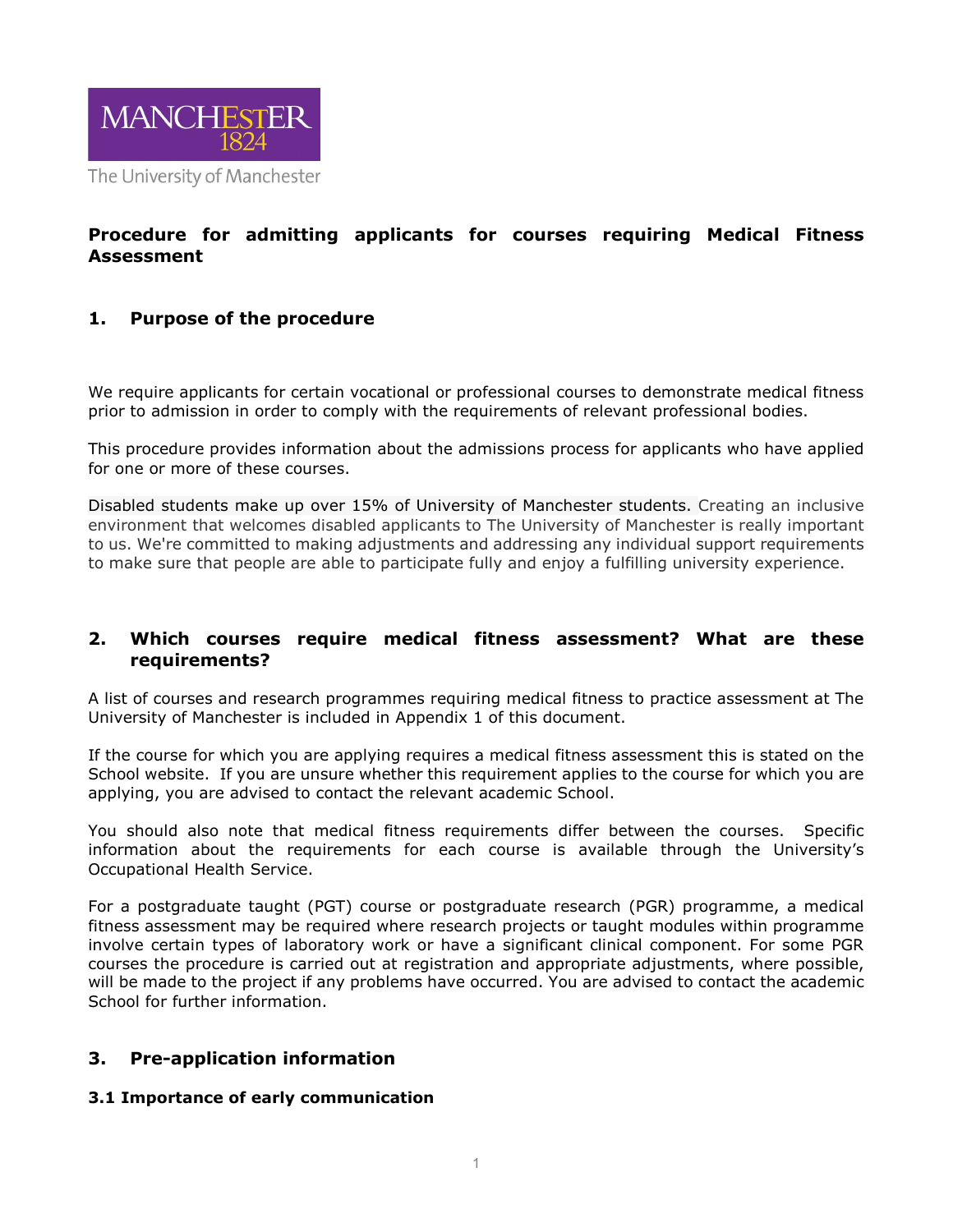If you have a disability, medical condition or you require additional support needs, you are encouraged to contact the University's Disability Advisory and Support Service (DASS) and/or Occupational Health Office prior to making a formal application to discuss the practical implications of your disability and/or medical condition on your ability to fulfil the course requirements, and to explore what adjustments can be put in place for you. Please see the contact details at the end of this procedure.

If you have applied to a course that requires satisfactory completion of medical fitness assessment, we advise you to bear in mind that the medical fitness assessment process may be lengthy irrespective of whether you have disability, medical condition or additional support needs. The process may include the need for laboratory tests, additional information from your GP or specialist, a workplace assessment or simulated workplace assessment and/or case discussion. The level of additional information required depends on the course for which you are applying and/or whether you have a disability, medical condition or additional support needs. You are therefore advised to begin the application process as early as possible.

## **3.2 Disclosing disability in an application form**

At application stage you are given the opportunity to disclose information on disability or additional support needs which may have resulted from a medical condition or specific learning difficulty. If this applies to you we strongly encourage you to disclose this information at the application stage as it will enable us to inform you about the options available to you though you may choose not to take them up. Any information you provide will be treated as strictly confidential. Refer to the University website http:/[/www.dass.manchester.ac.uk](http://www.dass.manchester.ac.uk/) for further information about practical support that we have to offer.

## **3.3 Information specific to non UK applicants**

As explained above, the medical fitness assessment may include a number of different stages depending on the course concerned. If you are an international applicant, you should be aware that for some courses laboratory tests may need to be repeated at a UK laboratory. If these results are inconsistent with the results originally supplied, and/or the information supplied proves to be inaccurate, we may subsequently have to withdraw the original offer of a place.

### **3.4 Late applicants**

If you are planning to make a late application, especially around confirmation/clearing time, you should be aware that difficulties may arise with completing medical fitness checks in time for the admission date. The short timescale between receiving the offer and starting the course may make it impossible for the Occupational Health Service to complete checks on time, especially where workplace assessments and/or further medical information is needed. The Occupational Health Service has no control over how long specialists take to respond. The tight timescales may mean that we have to defer your entry for up to one year if checks cannot be completed on time.

# **4. The application process**

### **4.1 Disclosing disability on an application form**

As stated above in section 3.2, applicants are strongly encouraged to disclose information on disability, medical condition or additional support needs. Having this information enables us to identify what adjustments can be made and what support you will require during your study at the University of Manchester.

### **4.2 Application received**

For undergraduate courses the information regarding any disability is received via UCAS and for postgraduate or other direct entry courses through an online or paper based application form. If you have declared a disability or additional support needs in your application, the information is automatically passed to the Disability Advisory and Support Service (DASS).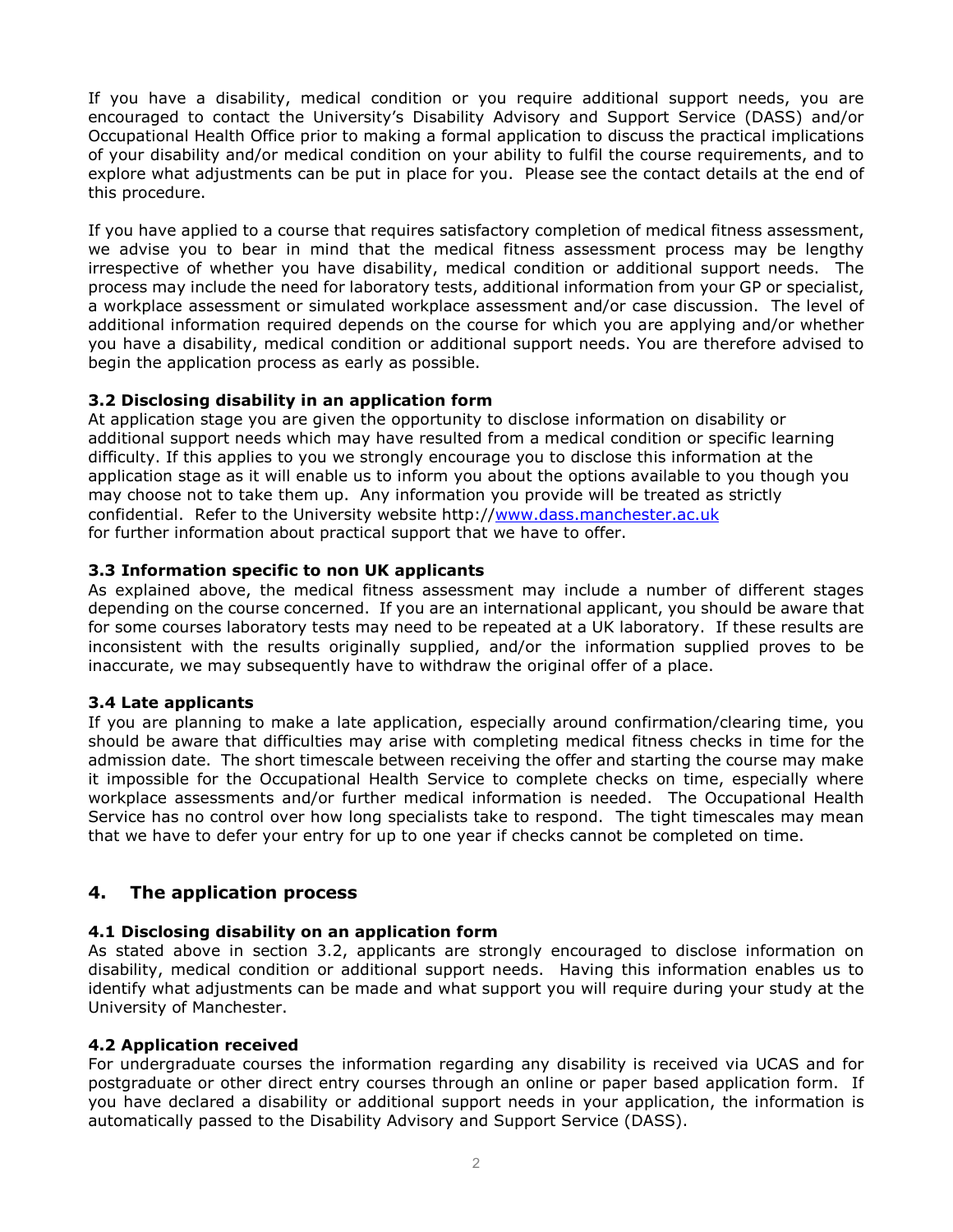## **4.3 Exchange of information**

When the Disability Advisory and Support Service (DASS) receives notification from you declaring a disability or additional support needs, they will contact you directly to advise you on the process for accessing support at University. You are strongly encouraged to engage with this process as soon as you can, as it can take several months for the full process of assessment and determination of adjustments to be completed.

### **4.4 Assessment of your application**

Your application will be assessed against valid academic and non-academic selection criteria specific to the course of study for which you have applied. Information on course specific entry requirements can be found on the University website at <http://www.manchester.ac.uk/undergraduate/courses/> and/or [http://www.manchester.ac.uk/postgraduate/.](http://www.manchester.ac.uk/postgraduate/)

The assessment is made only against the academic entry requirements and the information about your disability, medical condition or requirement for additional support needs are not considered at this stage. Where places are limited, we offer places to those eligible applicants who best meet our selection criteria, and whom admissions staff judge to have most potential to benefit from their chosen course and to contribute to the academic School and the University. Usually the offer is made subject to conditions that you are expected to meet in order to take up a place on the course.

## **5. Information for offer holders: Medical fitness assessment and reasonable adjustments**

### **5.1 Pre-acceptance medical clearance**

If you are applying for a course that is subject to regulatory bodies requiring ability to fulfil the core competencies/requirements you will be subject to medical fitness assessment and you will be sent a pre-acceptance medical questionnaire following either a firm or a provisional place to study. You should complete this form and return it to the Occupational Health Service as soon as possible. You can be reassured that such information will be treated as strictly confidential.

The information you provided in the pre-acceptance medical questionnaire form will be assessed against the core competencies/requirements for the course by medically trained staff based at our Occupational Health Service. You may be contacted either for an appointment and/or further information and a medical assessment will be undertaken. You will be fully informed of the medical recommendation and the reasons for this.

### **5.2 Case Discussion**

In some cases (in the light of any medical condition/disability declared and following a discussion with the Occupational Health Service) a case discussion will be arranged to include yourself, a representatives of the Disability Advisory and Support Service (DASS), Occupational Health Service, the admitting academic School and the relevant placement provider. This will be arranged only with your informed consent and on a "strictly need to know" basis. The purpose of such a meeting is to consider any necessary adjustments and to decide whether these are practically possible and if, as a result, you will be able to fulfil the course requirements. In some cases it may be decided that a practical workplace assessment will be helpful.

#### **5.3 Workplace assessments**

Where the above procedures have identified that it would be helpful to undertake a practical assessment in a workplace setting or in simulated workplace setting, we will define an assessment relevant to your individual needs and it will be carried out in an objective and structured manner. The Disability Advisory and Support Service (DASS), Occupational Health Services, a representative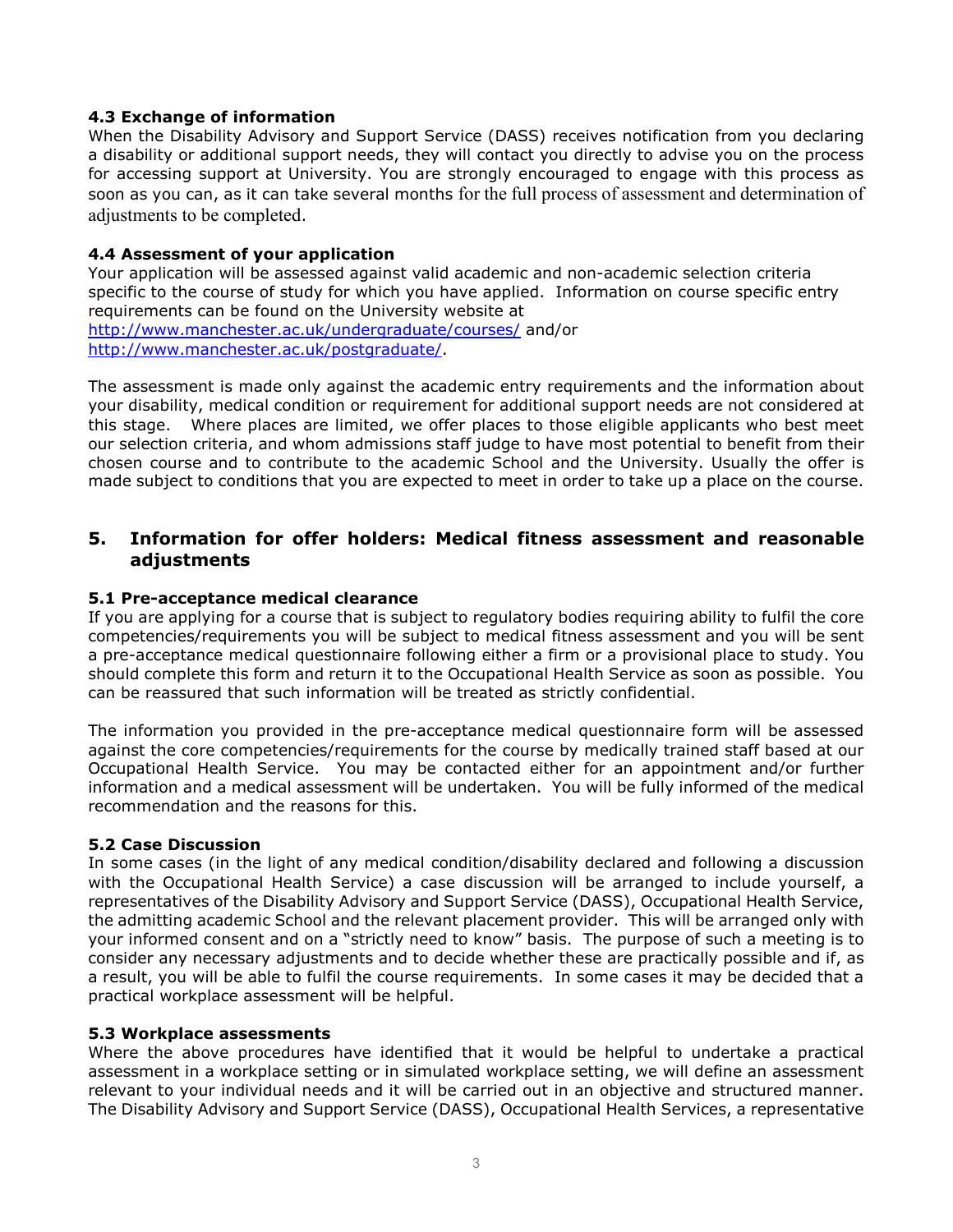from the admitting academic School and the placement provider are usually involved in the assessment.

## **5.4 Outcome of the case meeting/ work place assessment**

When the assessment of the case meeting and/or workplace assessment has been completed, we will write a report of the findings in the assessment and you will be informed about the outcome. Where a workplace assessment has taken place you will be provided with a copy of the report. This will include information on whether you have met the core competencies/requirements for the course.

The Disability Advisory and Support Service (DASS)/ Occupational Health Service will contact you to discuss any adjustments/support needs and advises the admitting School who will consider whether these are reasonable in the light of the level of fitness required to complete the course. You will be informed about the final outcome of the process as soon as it has been completed.

# **6. Important information for offer holders**

We encourage applicants to be aware that for some courses the final confirmation of a place can only be made after the medical assessment has been completed satisfactorily. If you are holding an offer from the University you are advised not to make any definite arrangements such as resigning from current jobs, moving out of current accommodation, etc. until you have received medical clearance and your place at the University is confirmed.

# **7. Registration for the course**

You may not be able to register for your course if you are still waiting for a medical clearance or a decision from the admitting academic School regarding the implementation of the required support needs. It is essential that you discuss this with the academic School to which you applied, who will advise you on the latest possible date when you are able to start the course.

If your medical assessment will not be completed on time for you to start the course, the School will be able to advise you whether you may defer your entry for the following academic year.

# **8. Appeals against the outcome**

Where the assessment has concluded that you do not meet the required criteria to take up a place you may request feedback from the Occupational Health Service. The feedback will be based on assessments relating to the identified competency standards/course requirements.

A simple disagreement with the decision would not be reason for the School to reconsider. However, if you have additional medical information which was not previously considered you can contact the School requesting that the Occupational Physician sees this and decides whether, as a result, it is appropriate to change the decision and you will be informed accordingly.

If you have been dissatisfied with the way the procedures have been followed or the treatment you have received, we advise you to refer to the [University's Appeals and Complaints Procedure](http://www.regulations.manchester.ac.uk/non-academic/applicants-appeals-complaints-procedure/) for Applicants. Please use the University's Appeals and Complaints form for your appeal or a complaint.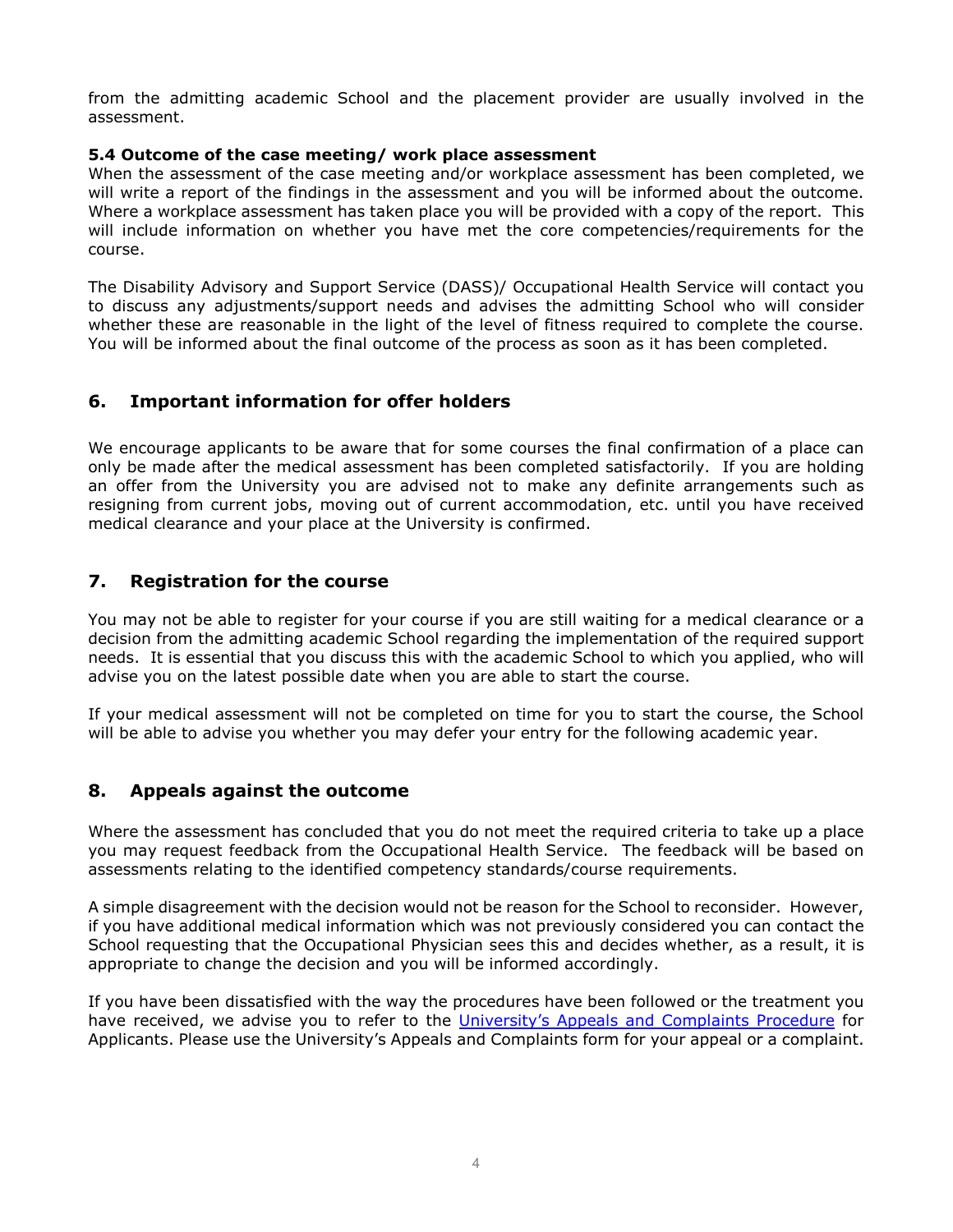# **Contact details**

### **Occupational Health Services**

4th floor, Crawford House, Booth Street East, Manchester, M13 9QS

Contact details for staff and postgraduates Tel: 0161 306 5806 Email: millocchealth@manchester.ac.uk

Contact details for undergraduates Tel: 0161 275 2858 Email: waterlooocchealth@manchester.ac.uk If **Disability Advisory and Support Service (DASS)** Tel: +44 (0)161 275 7512/8518 Minicom: +44 (0)161 275 2794

Website: [www.manchester.ac.uk/disability](http://www.manchester.ac.uk/disability)

## **Academic Schools**

[www.manchester.ac.uk](http://www.manchester.ac.uk/) Tel: +44 (0)161 275 2000 (switch board)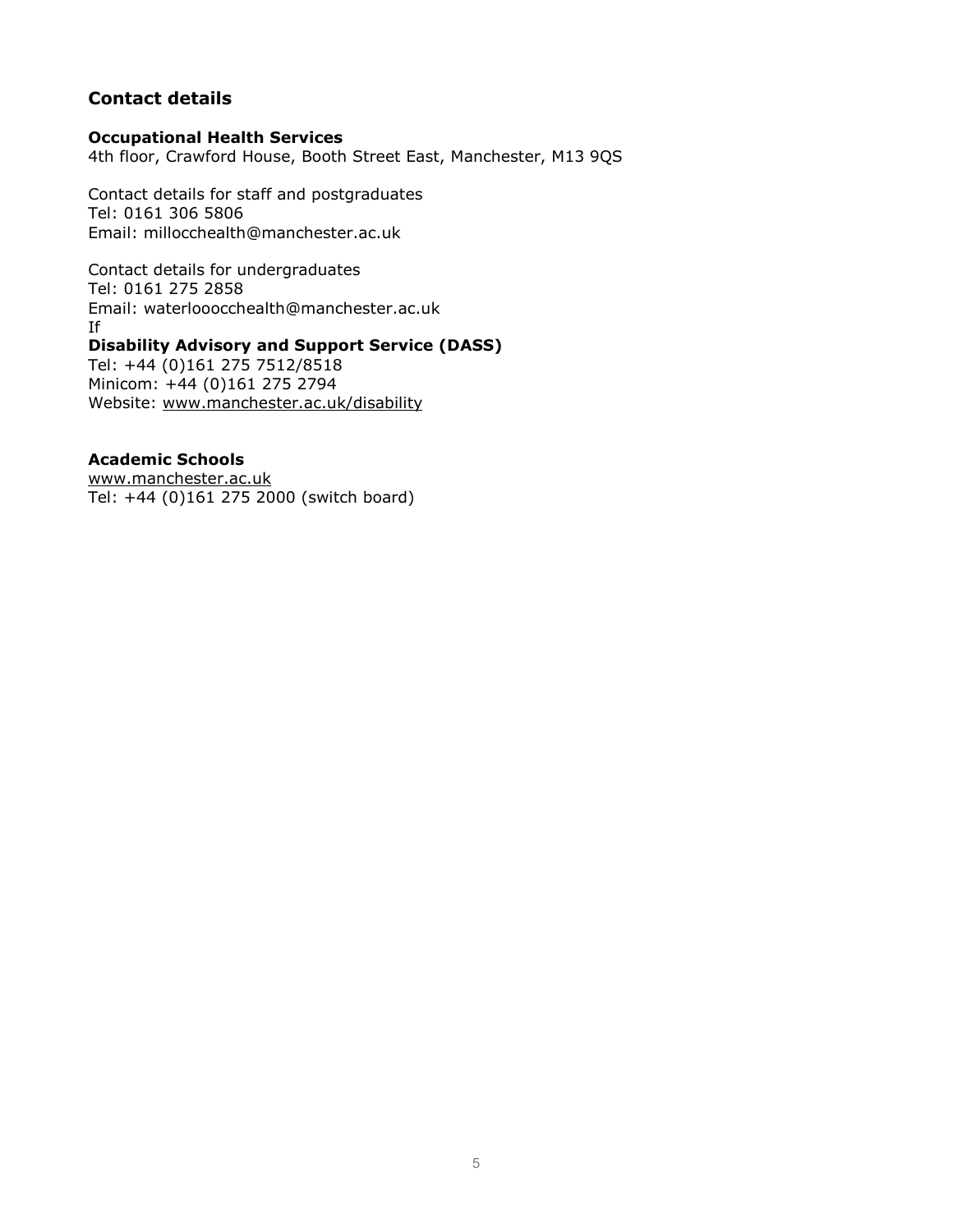## **Courses requiring medical fitness assessment**

## **Undergraduate entry:**

Audiology (4yrs) [BSc] Dentistry BDS (5 years); Dentistry with a Foundation Year BDS (6 years) Medicine MBChB (5 years); Medicine with a Foundation Year MBChB (6 years) Midwifery BMidwif (3 years) Nursing courses: Adult Nursing BNurs (3yrs); Children's Nursing BNurs (3 years); Mental Health Nursing BNurs (3 years) Optometry BSc (3 years) Oral Health Sciences BSc (3yrs) Pharmacy MPharm (4 years); Pharmacy with a Foundation Year MPharm (5 years) Speech and Language Therapy BSc (4yrs)

#### **Postgraduate entry:**

*Please note: In addition to the taught courses or research programmes listed below, medical fitness assessment may be required where research projects or taught modules within programme involve certain types of laboratory work or have a significant clinical component.*

#### **Manchester Institute of Education**:

PGCE Primary; PGCE secondary Business Education; PGCE Secondary Design Technology; PGCE Secondary English; PGCE Secondary Mathematics; PGCE Secondary Modern Languages (French/German/Spanish), PGCE Secondary Science (Biology/Chemistry/Physics)

#### **School of Medical Sciences**

Postgraduate Taught and Postgraduate Research**:**

A medical fitness assessment may be required where research projects or taught modules within programme involve certain types of laboratory work or have a significant clinical component. This Please contact the academic School for further information. For the majority of PGR we do this at registration and make adjustments to the project as appropriate if there are problems.

Postgraduate Thought**:** MSc Oral and Maxillofacial Surgery; MSc Endodontics; MSc Fixed & Removable Prosthodontics; MSc Orthodontics; MSc Periodontology; MSc Implantology

Clinical Dental Science (4 year Clinical PhD): Endodontics; Fixed & Removable; Prosthodontics; Periodontology; Oral Surgery; Implantology; Dental Public Health; Paediatric Dentistry

Postgraduate Research**:** All research programmes

#### **School of Health Sciences**

Division of Nursing, Midwifery and Social Work:

MA Social Work

Division of Pharmacy and Optometry:

Clinical and Health Services Pharmacy MSc/PgDip (medical fitness assessment is conducted by the employer. The University will carry out the assessment where the pharmacist is a community locum).

Division of Psychology and Mental Health:

Audiology MSc/ PGDip; Clinical Psychology Doctorate ClinPsyD.